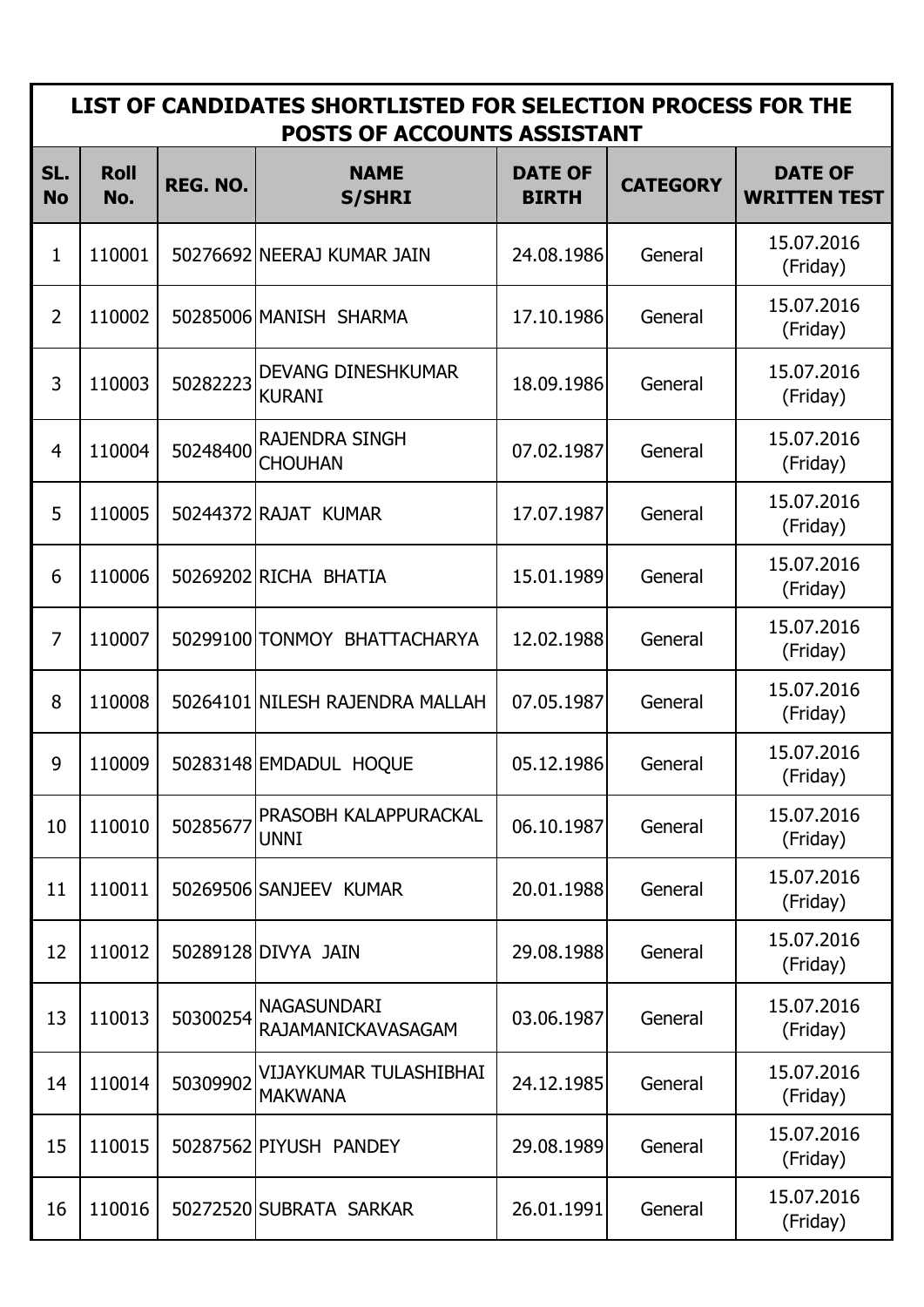| SL.<br><b>No</b> | <b>Roll</b><br>No. | REG. NO. | <b>NAME</b><br><b>S/SHRI</b>            | <b>DATE OF</b><br><b>BIRTH</b> | <b>CATEGORY</b> | <b>DATE OF</b><br><b>WRITTEN TEST</b> |
|------------------|--------------------|----------|-----------------------------------------|--------------------------------|-----------------|---------------------------------------|
| 17               | 110017             | 50249982 | <b>MANTHANKUMAR</b><br>MINESHKUMAR MODI | 04.10.1991                     | General         | 15.07.2016<br>(Friday)                |
| 18               | 110018             |          | 50285237 DEBASHISH<br><b>BHADRA</b>     | 09.02.1988                     | General         | 15.07.2016<br>(Friday)                |
| 19               | 110019             |          | 50264583 MUKUL GULATI                   | 26.08.1988                     | General         | 15.07.2016<br>(Friday)                |
| 20               | 110020             |          | 50286621 RAJAT SAHNI                    | 03.12.1990                     | General         | 15.07.2016<br>(Friday)                |
| 21               | 110021             |          | 50280452 MEGHA AGRAWAL                  | 31.01.1988                     | General         | 15.07.2016<br>(Friday)                |
| 22               | 110022             |          | 50285726 BIJOY BAHADUR                  | 18.03.1990                     | General         | 15.07.2016<br>(Friday)                |
| 23               | 110023             |          | 50271388 MRIDUL DWIVEDI                 | 03.07.1990                     | General         | 15.07.2016<br>(Friday)                |
| 24               | 110024             |          | 50295691 G SAI SATYANARAYAN             | 04.06.1991                     | General         | 15.07.2016<br>(Friday)                |
| 25               | 110025             |          | 50244783 MAYANK VERMA                   | 15.08.1986                     | General         | 15.07.2016<br>(Friday)                |
| 26               | 110026             |          | 50273829 VIDHI MALHOTRA                 | 21.09.1989                     | General         | 15.07.2016<br>(Friday)                |
| 27               | 110027             |          | 50285654 MD REHAN                       | 17.11.1986                     | General         | 15.07.2016<br>(Friday)                |
| 28               | 110028             |          | 50299495 SHUBHA SHRIVASTAVA             | 23.05.1988                     | General         | 15.07.2016<br>(Friday)                |
| 29               | 110029             |          | 50258933 CHAITALI PAUL                  | 21.11.1987                     | General         | 15.07.2016<br>(Friday)                |
| 30               | 110030             |          | 50301774 ANKIT MUKESHBHAI BHATT         | 19.07.1987                     | General         | 15.07.2016<br>(Friday)                |
| 31               | 110031             |          | 50282027 BHUSHAN SURESH PITALE          | 03.10.1987                     | General         | 15.07.2016<br>(Friday)                |
| 32               | 110032             |          | 50250320 NITIN ASHVINBHAI PATEL         | 25.12.1989                     | General         | 15.07.2016<br>(Friday)                |
| 33               | 110033             |          | 50257384 AKULA VINOD                    | 20.08.1994                     | General         | 15.07.2016<br>(Friday)                |